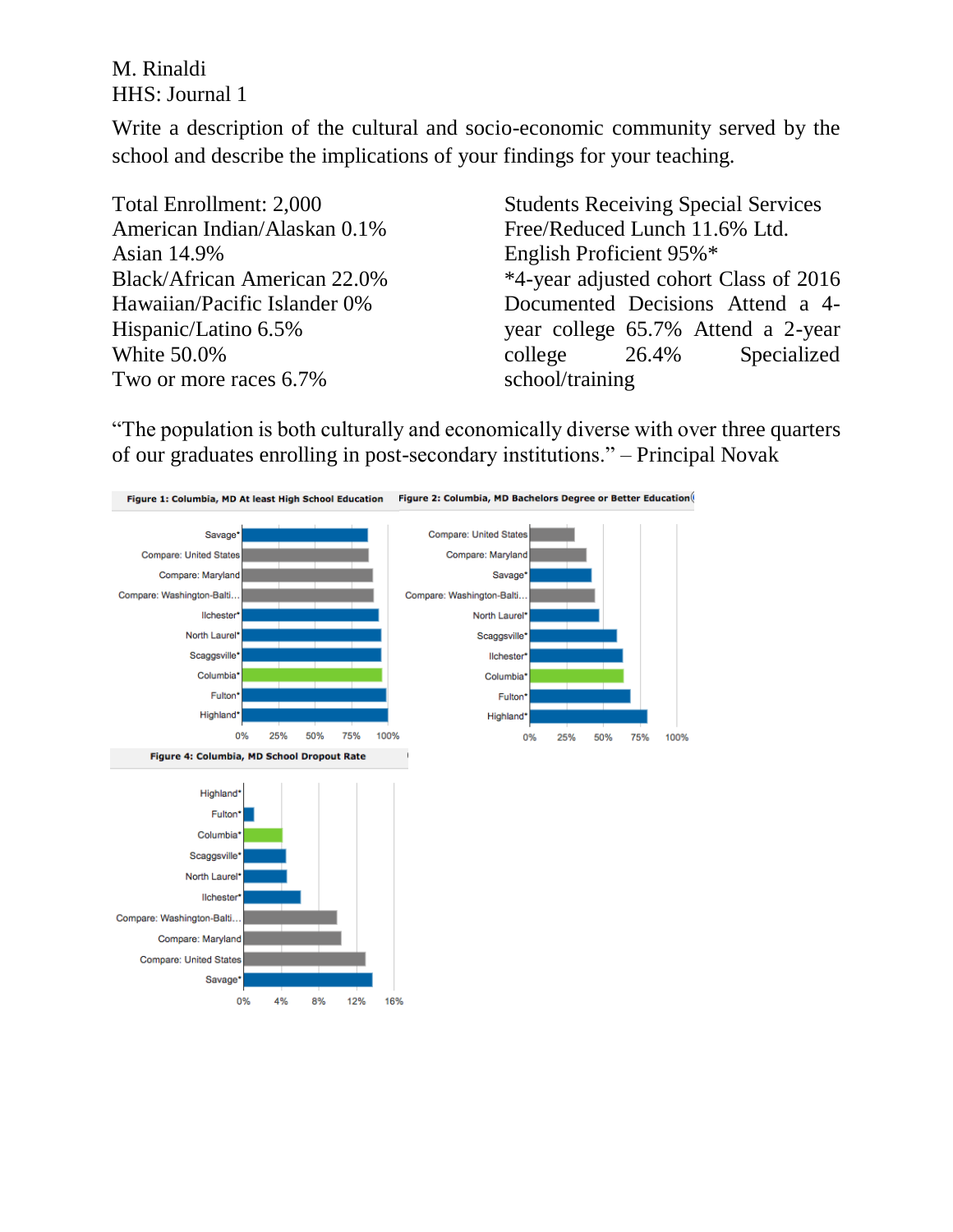

The classroom management and behavioral response to the students at Howard High School is much more relaxed. My first day at Howard I didn't have to refocus ONCE during my time at the podium. My mentor had to give 3-5 reminders throughout the morning, and actually apologized at the state of the behavior from the choirs. I was very shocked to hear this as I was very impressed with the level of respect. In terms of singing, they were almost angels. This is Mrs. Wacyk's second year at HHS and she has had to introduce solfege into the daily language of the choristers, quite successfully I might add. The students were sight reading beautifully.